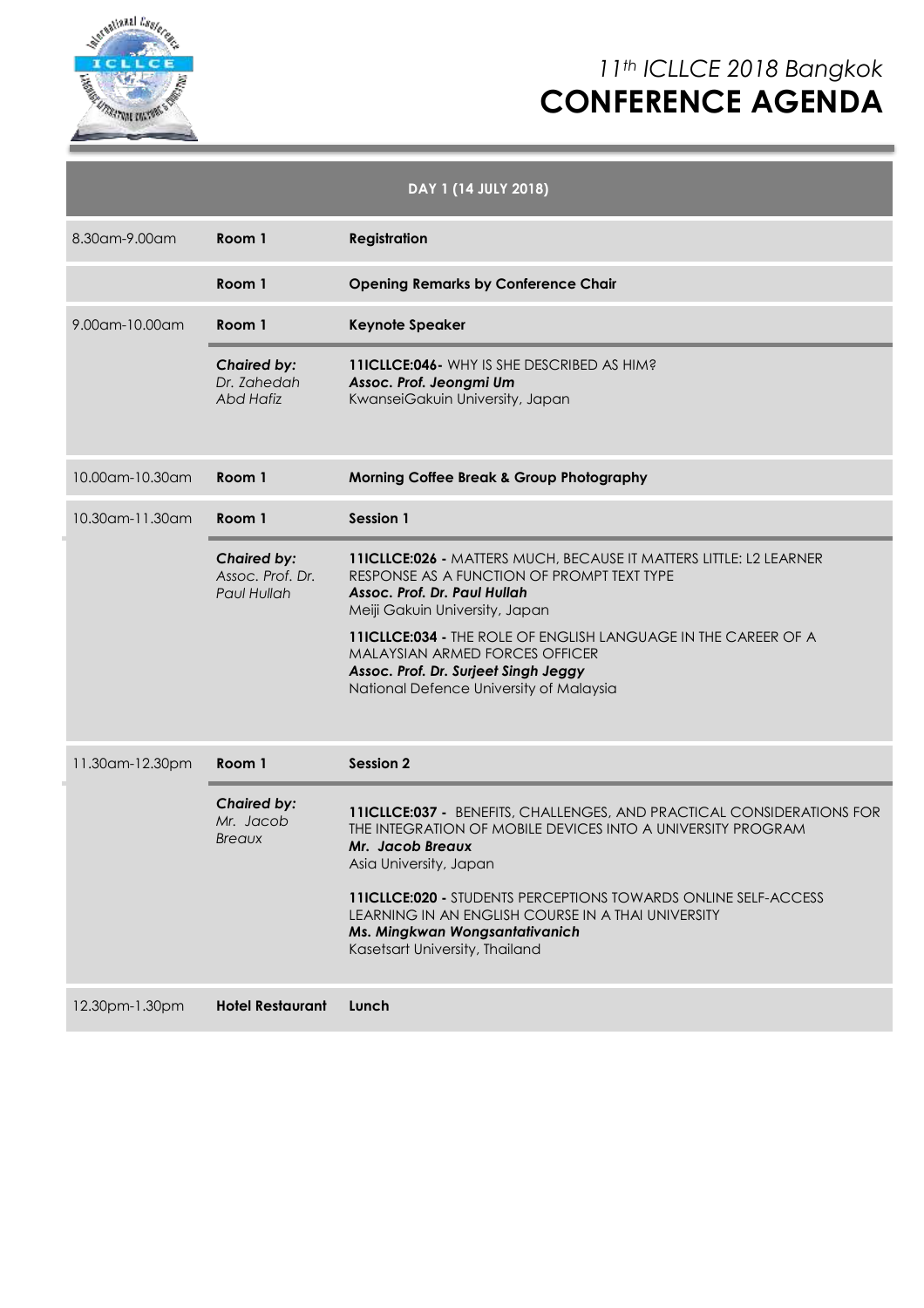

*11th ICLLCE 2018 Bangkok* **CONFERENCE AGENDA**

| 1.30pm-2.30pm       | Room 1                                                  | Session 3                                                                                                                                                                                                                                                                                                                                                                                                         |  |  |
|---------------------|---------------------------------------------------------|-------------------------------------------------------------------------------------------------------------------------------------------------------------------------------------------------------------------------------------------------------------------------------------------------------------------------------------------------------------------------------------------------------------------|--|--|
|                     | <b>Chaired by:</b><br>Assoc. Prof.<br><b>Zhang Ying</b> | <b>11ICLLCE:045 - EXPLORING FAMILY LANGUAGE POLICIES OF PRESCHOOL</b><br><b>CHILDREN IN SHANGHAI</b><br>Assoc. Prof. Zhang Ying<br>Shanghai International Studies University, China<br><b>11ICLLCE:038 - FOREIGN LANGUAGE CLASSROOM ANXIETY OF THAI HIGH</b><br><b>SCHOOL STUDENTS</b><br><b>Ms. Wilginuch Sankuean</b><br>Srinakharinwirot University, Thailand                                                  |  |  |
| 2.30pm-3.30pm       | <b>Session 4</b><br>Room 1                              |                                                                                                                                                                                                                                                                                                                                                                                                                   |  |  |
|                     | <b>Chaired by:</b><br>Ms. Chutima<br>Satidsathie        | <b>11ICLLCE:017 - FOREIGN TOURIST SATISFACTION WITH ENGLISH</b><br>COMMUNICATIVE COMPETENCE OF HOTEL STAFF ON KOH CHANG, TRAT<br><b>Ms. Chutima Satidsathien</b><br>Burapha University Chanthaburi Campus, Thailand<br><b>11ICLLCE:030 - PLAYERS PERCEPTION ABOUT MODERNIZATION OF SPORTS</b><br>EQUIPMENT AT UNIVERSITY LEVEL IN PAKISTAN<br>Mr. Muhammad Zafar Iqbal Butt<br>University of the Punjab, Pakistan |  |  |
| 3.30pm-4.00pm       | Room 1                                                  | <b>Afternoon Break &amp; Networking Session</b>                                                                                                                                                                                                                                                                                                                                                                   |  |  |
| <b>END OF DAY 1</b> |                                                         |                                                                                                                                                                                                                                                                                                                                                                                                                   |  |  |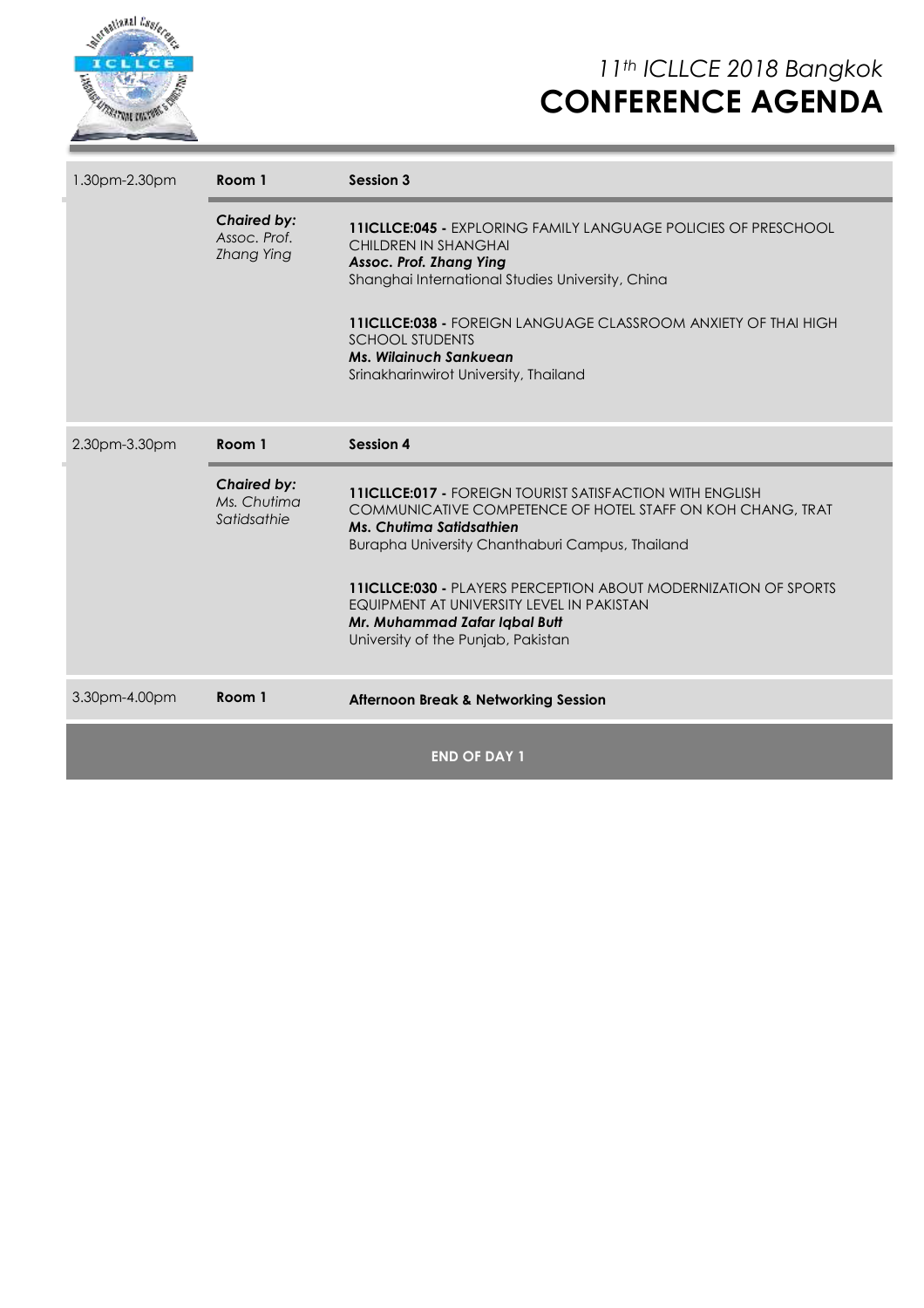

## *11th ICLLCE 2018 Bangkok* **CONFERENCE AGENDA**

| DAY 2 (15 JULY 2018) |                                                           |                                                                                                                                                                                                                               |  |  |
|----------------------|-----------------------------------------------------------|-------------------------------------------------------------------------------------------------------------------------------------------------------------------------------------------------------------------------------|--|--|
| 8.30am-8.45am        | Room 1                                                    | <b>Registration</b>                                                                                                                                                                                                           |  |  |
| 8.45 am - 10.15 am   | Room 1                                                    | <b>Session 5</b>                                                                                                                                                                                                              |  |  |
|                      | <b>Chaired by:</b><br>Ms. Wu Xiao-<br>fang                | <b>11ICLLCE:044 - THE STUDY OF ENGLISH TEACHER AGENCY IN MINORITY</b><br>UNIVERSITIES BASED ON KEY COMPETENCIES<br>Ms. Wu Xiao-fang<br>Shanghai International Studies University, China                                       |  |  |
|                      |                                                           | <b>11ICLLCE:039 - THE IMPACT OF TUTORIAL SUPERVISION ON THE DEVELOPMENT</b><br>OF SELF-EFFICACY AMONG ETHNIC MINORITY UNDERGRADUATES<br>Mr. Yang Yao<br>Shanghai International Studies University, China                      |  |  |
|                      |                                                           | 11ICLLCE:043 - CONSTRUCTING SENIOR HIGH SCHOOL ENGLISH CURRICULUM<br>CULTURE FROM THE PERSPECTIVE OF EDUCATION FOR INTERNATIONAL<br><b>UNDERSTANDING</b><br>Mr. Xu Jianbo<br>Shanghai International Studies University, China |  |  |
| 10.15 am - 10.30 am  | Room 1                                                    | <b>Poster Presentation &amp; Morning Coffee Break</b>                                                                                                                                                                         |  |  |
|                      | <b>Chaired by:</b><br>Dr. Zahedah<br><b>Abd Hafiz</b>     | 11ICLLCE:012 - THE USE OF BEST FRIENDS FOREVER (BFF) STRATEGY IN LEARNING<br>THE ORDER OF ADJECTIVES<br>Ms. Fatin Raihana Abd Halim<br>SJK(C) Chi Wen W.P. Labuan, Malaysia                                                   |  |  |
| 10.30am-11.30am      | Room 1                                                    | Session 6                                                                                                                                                                                                                     |  |  |
|                      | <b>Chaired by:</b><br>Ms. Nurul Ain<br><b>Mohd Khalid</b> | <b>11ICLLCE:011 - EXISTENTIAL OUTSIDENESS WITHIN THE CONCEPT OF PLACE IN</b><br>MARGARET ATWOOD'S CAT'S EYE<br><b>Ms. Nurul Ain Mohd Khalid</b><br>National Defence University of Malaysia                                    |  |  |
|                      |                                                           | <b>11ICLLCE:007 - A CASE STUDY ON DEVELOPING FRAMEWORK FOR</b><br><b>INFORMATION LITERACY FOR HIGHER EDUCATION</b><br>Dr. Edmond WM LAM<br>The Hong Kong Polytechnic University                                               |  |  |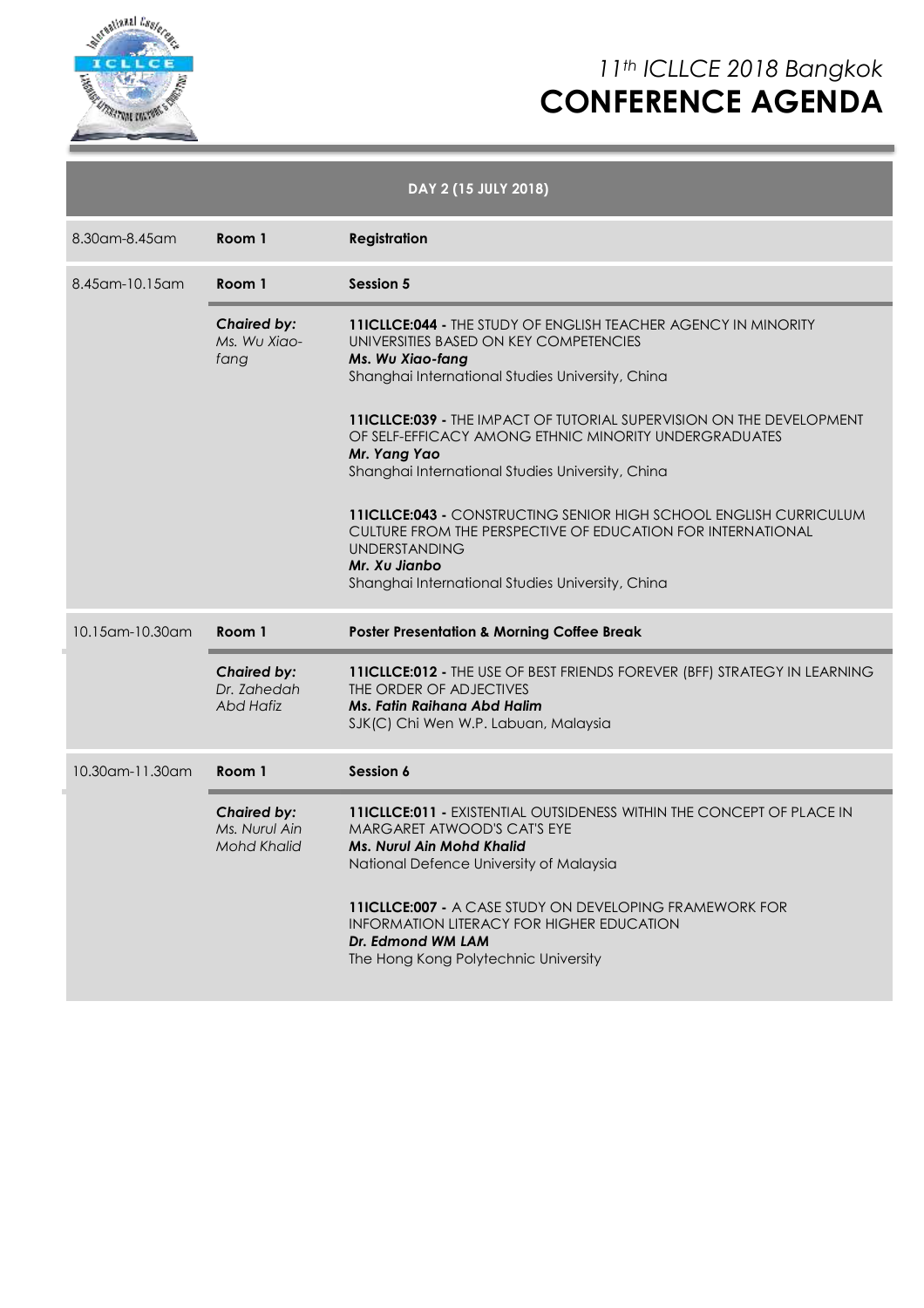

| 11.30 am - 12.30 pm | Room 1                                                 | Session 7                                                                                                                                                                                                                                                                                                                                |  |
|---------------------|--------------------------------------------------------|------------------------------------------------------------------------------------------------------------------------------------------------------------------------------------------------------------------------------------------------------------------------------------------------------------------------------------------|--|
|                     | <b>Chaired by:</b><br>Ms. Witchuda<br><b>Thakadkul</b> | <b>11ICLLCE:019 -</b> ESSENTIAL ORAL COMMUNICATION ABILITIES FOR AUTOMOTIVE<br>MECHANICS IN ASEAN ECONOMIC INTEGRATION<br>Ms. Witchuda Thakadkul<br>Chulalongkorn University, Thailand<br><b>11ICLLCE:035 - ILOKANO ITI FACEBOOK: A DESCRIPTIVE ANALYSIS</b><br>Mr. Ariel Yedra Leonin<br><b>Panpacific University North Philippines</b> |  |
| 12.30pm-2.00pm      | <b>Hotel Restaurant</b>                                | Lunch                                                                                                                                                                                                                                                                                                                                    |  |
|                     |                                                        | <b>END OF DAY 2</b>                                                                                                                                                                                                                                                                                                                      |  |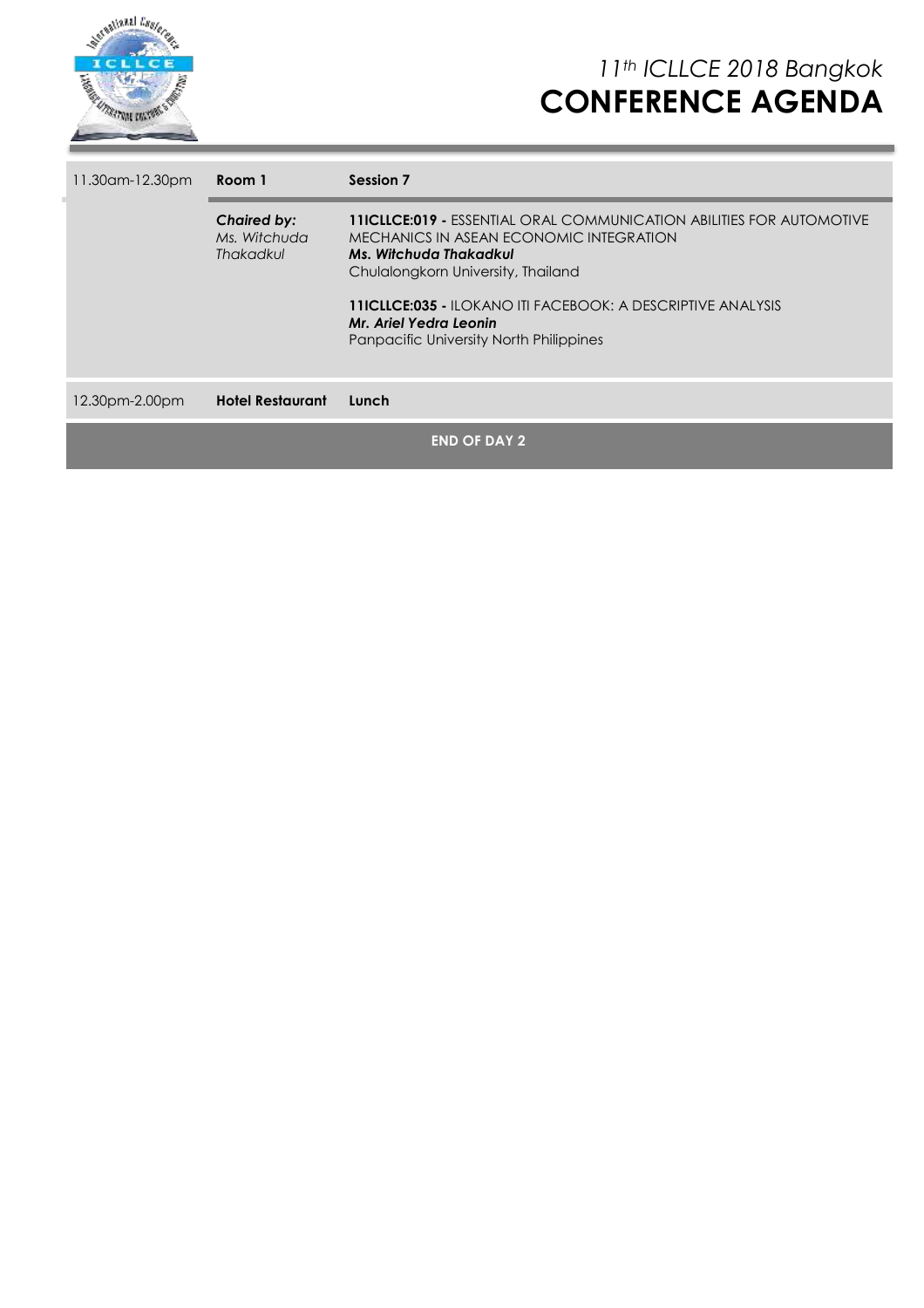

### *11th ICLLCE 2018 Bangkok* **TABLE VIEW**

### Day 1

| $8.30 - 9.00$                                     | 9.00-10.00                                                                                          |                                        | 13.00-11.30                                                                                                                                                                                                               | 11.30-12.30                                                                                                                                                                                                                                     |                    | 1.30-2.30                                                                                                                                                                                            | 2.30-3.30                                                                                                                                                                                                                                                                     |                                      |
|---------------------------------------------------|-----------------------------------------------------------------------------------------------------|----------------------------------------|---------------------------------------------------------------------------------------------------------------------------------------------------------------------------------------------------------------------------|-------------------------------------------------------------------------------------------------------------------------------------------------------------------------------------------------------------------------------------------------|--------------------|------------------------------------------------------------------------------------------------------------------------------------------------------------------------------------------------------|-------------------------------------------------------------------------------------------------------------------------------------------------------------------------------------------------------------------------------------------------------------------------------|--------------------------------------|
| Registration                                      | Keynote Session                                                                                     |                                        | Session 1                                                                                                                                                                                                                 | Session 2                                                                                                                                                                                                                                       |                    | Session 3                                                                                                                                                                                            | Session 4                                                                                                                                                                                                                                                                     |                                      |
| &<br>Opening<br>Remarks by<br>Conference<br>Chair | WHY IS SHE<br>DESCRIBED AS HIM?<br>Assoc. Prof. Jeongmi<br>Um<br>KwanseiGakuin<br>University, Japan | Photography Session<br>Morning Break & | MATTERS MUCH,<br><b>BECAUSE IT MATTERS</b><br>LITTLE: L2 LEARNER<br>RESPONSE AS A<br><b>FUNCTION OF</b><br>PROMPT TEXT TYPE<br>Assoc. Prof. Dr. Paul<br>Hullah<br>Meiji Gakuin<br>University, Japan                       | <b>BENEFITS.</b><br>CHALLENGES, AND<br><b>PRACTICAL</b><br><b>CONSIDERATIONS FOR</b><br>THE INTEGRATION OF<br><b>MOBILE DEVICES INTO</b><br>A UNIVERSITY<br><b>PROGRAM</b><br>Mr. Jacob Breaux<br>Asia University, Japan                        | Lunch <sup>1</sup> | <b>EXPLORING FAMILY</b><br><b>LANGUAGE POLICIES</b><br>OF PRESCHOOL<br><b>CHILDREN IN</b><br><b>SHANGHAI</b><br>Assoc. Prof. Zhang<br>Ying<br>Shanghai International<br>Studies University,<br>China | <b>FOREIGN TOURIST</b><br><b>SATISFACTION WITH</b><br><b>ENGLISH</b><br><b>COMMUNICATIVE</b><br><b>COMPETENCE OF</b><br><b>HOTEL STAFF ON KOH</b><br><b>CHANG, TRAT</b><br>Ms. Chutima<br>Satidsathien<br><b>Burapha University</b><br>Chanthaburi Campus,<br><b>Thailand</b> | Afternoon Break & Networking Session |
|                                                   |                                                                                                     |                                        | THE ROLE OF<br><b>ENGLISH LANGUAGE</b><br>IN THE CAREER OF A<br><b>MALAYSIAN ARMED</b><br><b>FORCES OFFICER</b><br>Assoc. Prof. Dr.<br><b>Surjeet Singh Jeggy</b><br><b>National Defence</b><br>University of<br>Malaysia | <b>STUDENTS</b><br><b>PERCEPTIONS</b><br><b>TOWARDS ONLINE</b><br><b>SELF-ACCESS</b><br><b>LEARNING IN AN</b><br><b>ENGLISH COURSE IN A</b><br><b>THAI UNIVERSITY</b><br>Ms. Mingkwan<br>Wongsantativanich<br>Kasetsart University,<br>Thailand |                    | <b>FOREIGN LANGUAGE</b><br><b>CLASSROOM ANXIETY</b><br>OF THAI HIGH SCHOOL<br><b>STUDENTS</b><br><b>Ms. Wilginuch</b><br>Sankuean<br>Srinakharinwirot<br>University, Thailand                        | <b>PLAYERS PERCEPTION</b><br><b>ABOUT</b><br><b>MODERNIZATION OF</b><br>SPORTS EQUIPMENT AT<br>UNIVERSITY LEVEL IN<br><b>PAKISTAN</b><br>Mr. Muhammad Zafar<br><b>Igbal Butt</b><br>University of the<br>Punjab, Pakistan                                                     |                                      |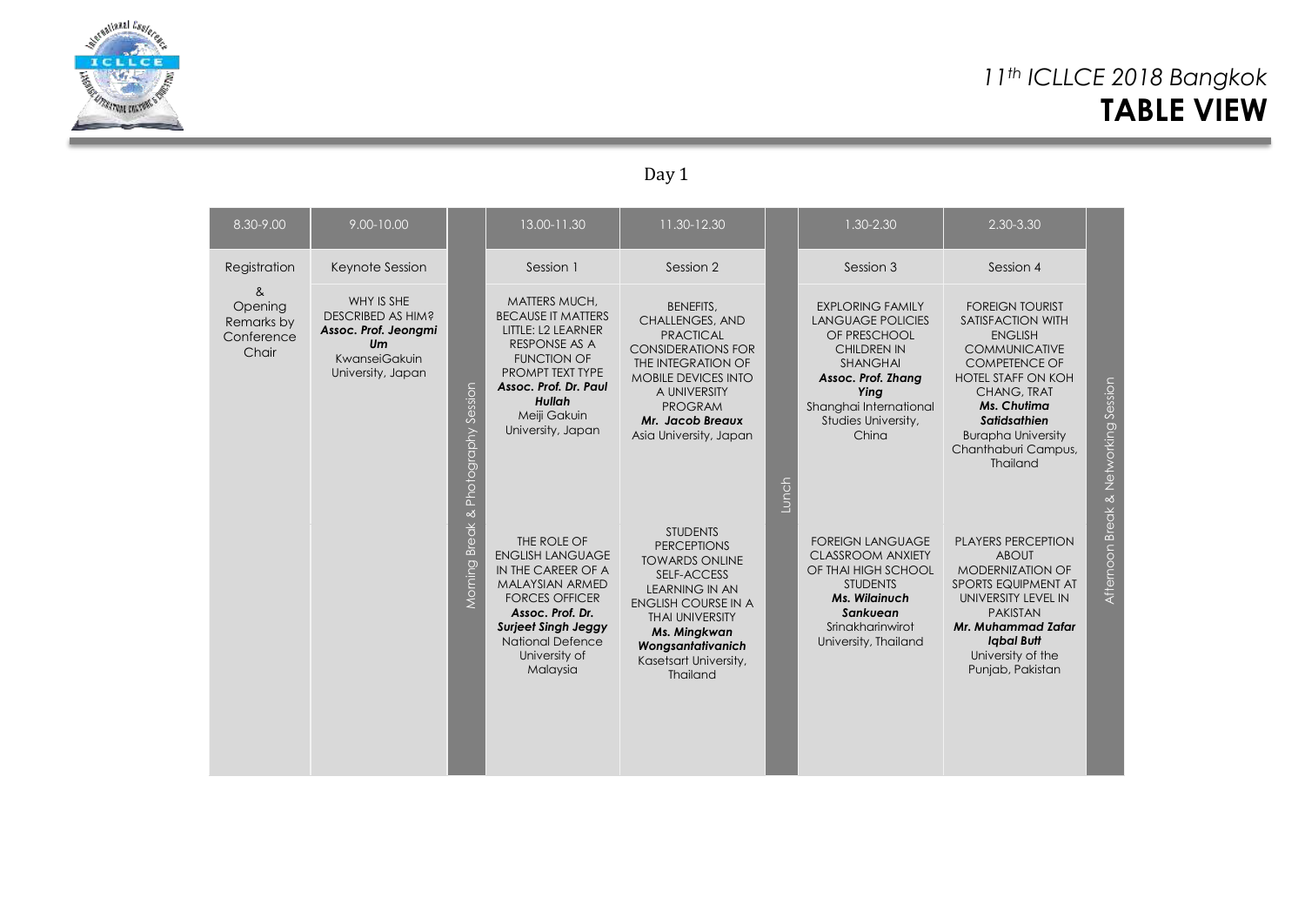

### Day 2

| 8.30-8.45    | $8.45 - 10.15$                                                                                                                                                                                                                                                                                                                                                                                     | 10.15-10.30                                                                                                                                                                            | 10.30-11.30                                                                                                                                                                                                                                                                                                                                                                     | 11.30-12.30                                                                                                                                                                                                                                                                                                                                                     |       |
|--------------|----------------------------------------------------------------------------------------------------------------------------------------------------------------------------------------------------------------------------------------------------------------------------------------------------------------------------------------------------------------------------------------------------|----------------------------------------------------------------------------------------------------------------------------------------------------------------------------------------|---------------------------------------------------------------------------------------------------------------------------------------------------------------------------------------------------------------------------------------------------------------------------------------------------------------------------------------------------------------------------------|-----------------------------------------------------------------------------------------------------------------------------------------------------------------------------------------------------------------------------------------------------------------------------------------------------------------------------------------------------------------|-------|
| Registration | Session 5                                                                                                                                                                                                                                                                                                                                                                                          | Poster Presentation &<br><b>Morning Break</b>                                                                                                                                          | Session 6                                                                                                                                                                                                                                                                                                                                                                       | Session 7                                                                                                                                                                                                                                                                                                                                                       |       |
|              | THE STUDY OF ENGLISH<br><b>TEACHER AGENCY IN</b><br><b>MINORITY UNIVERSITIES BASED</b><br>ON KEY COMPETENCIES<br>Ms. Wu Xiao-fang<br>Shanghai International<br>Studies University, China<br>THE IMPACT OF TUTORIAL<br>SUPERVISION ON THE<br><b>DEVELOPMENT OF SELF-</b><br>EFFICACY AMONG ETHNIC<br>MINORITY UNDERGRADUATES<br>Mr. Yang Yao<br>Shanghai International<br>Studies University, China | THE USE OF BEST FRIENDS<br>FOREVER (BFF) STRATEGY IN<br>LEARNING THE ORDER OF<br><b>ADJECTIVES</b><br>Ms. Fatin Raihana Abd<br><b>Halim</b><br>SJK(C) Chi Wen W.P.<br>Labuan, Malaysia | <b>EXISTENTIAL OUTSIDENESS</b><br>WITHIN THE CONCEPT OF<br><b>PLACE IN MARGARET</b><br>ATWOOD'S CAT'S EYE<br><b>Ms. Nurul Ain Mohd Khalid</b><br>National Defence University of<br>Malaysia<br>A CASE STUDY ON<br><b>DEVELOPING FRAMEWORK</b><br><b>FOR INFORMATION LITERACY</b><br><b>FOR HIGHER EDUCATION</b><br>Dr. Edmond WM LAM<br>The Hong Kong Polytechnic<br>University | <b>ESSENTIAL ORAL</b><br><b>COMMUNICATION ABILITIES</b><br><b>FOR AUTOMOTIVE</b><br><b>MECHANICS IN ASEAN</b><br><b>ECONOMIC INTEGRATION</b><br>Ms. Witchuda Thakadkul<br>Chulalongkorn University,<br>Thailand<br><b>ILOKANO ITI FACEBOOK: A</b><br><b>DESCRIPTIVE ANALYSIS</b><br>Mr. Ariel Yedra Leonin<br><b>Panpacific University North</b><br>Philippines | Lunch |
|              | <b>CONSTRUCTING SENIOR HIGH</b><br><b>SCHOOL ENGLISH</b><br><b>CURRICULUM CULTURE FROM</b><br>THE PERSPECTIVE OF<br><b>EDUCATION FOR</b><br><b>INTERNATIONAL</b><br><b>UNDERSTANDING</b><br>Mr. Xu Jianbo<br>Shanghai International<br>Studies University, China                                                                                                                                   |                                                                                                                                                                                        |                                                                                                                                                                                                                                                                                                                                                                                 |                                                                                                                                                                                                                                                                                                                                                                 |       |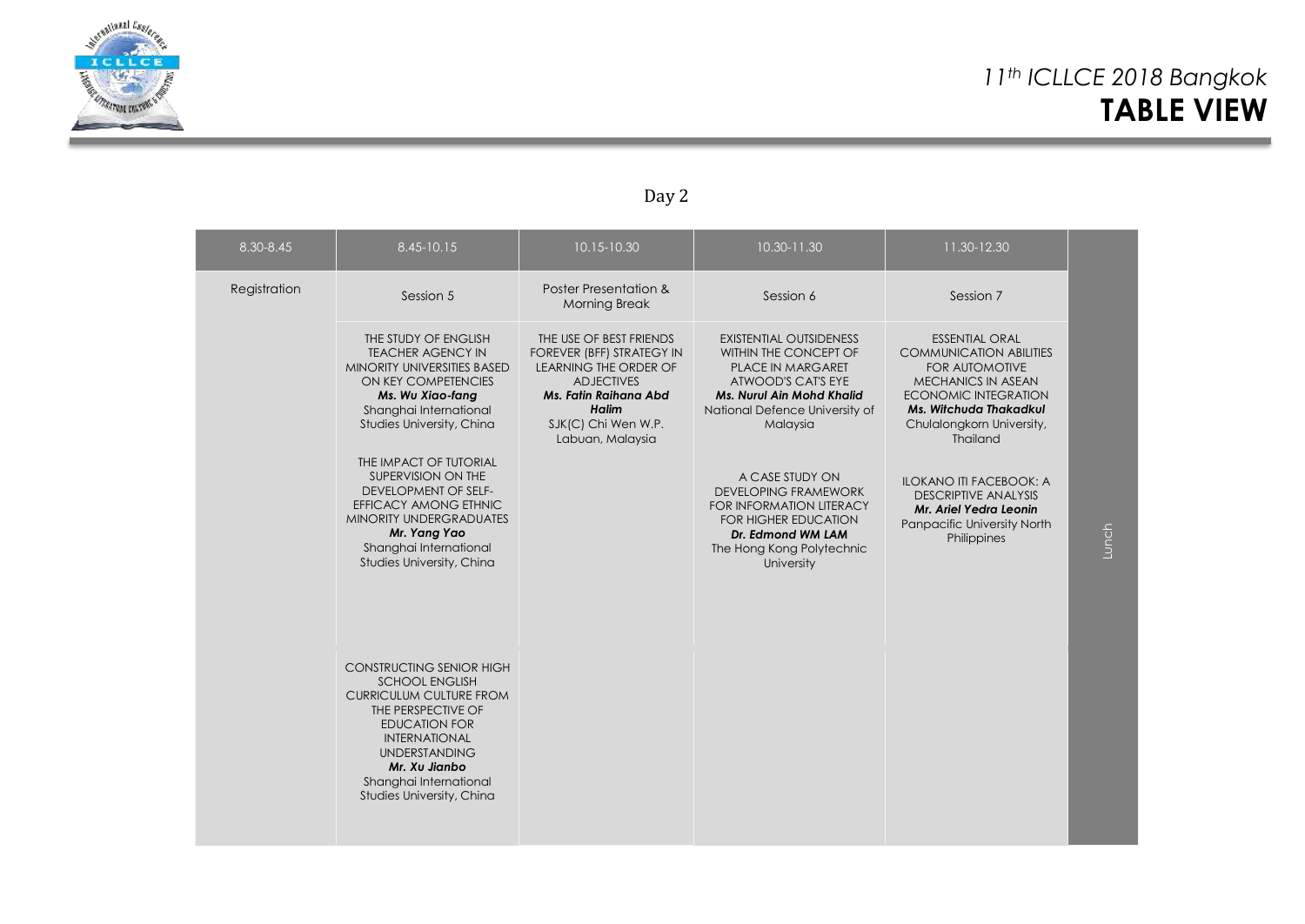

### *11th ICLLCE 2018 Bangkok* **GENERAL INFORMATION**

**1.** 11th ICLLCE 2018 will be held on 14-15 July 2018 at the following venue:

**Novotel Bangkok Platinum Pratunam** 220 Petchaburi Road Ratchathewi Ratchathewi, Bangkok 10400, Thailand Tel: (+66)2 209 1700

#### **2. Collection of Conference Kits**

- The registration desk will commence operations at 8.30am on both days of the event. Participants may choose any of these days to register and collect their conference kits.
- The conference kit (including ID tags, certificates and proceedings CD-ROM) may only be collected if full payment has been made.
- Participants who have registered under the student category may be asked to show their original Student ID cards before collecting their conference kits.
- Participants are encouraged to inform the secretariat in advance if they are planning to skip any of the days or parts of the event. This is to ensure that all resources are being allocated optimally and to avoid wastage of food.

#### **3. Oral Presentation Sessions**

- Papers must be presented in the sequence shown in the schedule above without any breaks in between.
- Each presenter will be allocated 30 minutes for to present a paper.
- At least 10 minutes out of this time must be allocated for Q&A and/or discussion with the audience, preferably at the end of the presentation.
- Featured papers will be given another 5 minutes in addition to the initial 30 minutes. Presenters will be informed via email if their respective papers have been selected.
- Any swapping of slots, even if mutually agreed between presenters, must be approved by the secretariat.

#### **4. Poster Presentation Sessions**

- All posters will be displayed at a designated section in the vicinity of the conference halls.
- Posters must be handed to the secretariat for display no later than 9.30am on  $14<sup>th</sup>$  July.
- Presenters who opted for the poster method are responsible in ensuring that the posters meet the event requirements. Please visit the conference website for poster dimensions.
- A viewing and Q&A session will be held in Room 1 at 9.45am on 15<sup>th</sup> July.

#### **5. Coffee Breaks and Lunch**

- All refreshments will be served outside the conference hall during the break times shown in the schedule.
- Lunch will be served at the hotel restaurant. Participants are required to display their conference identification tags in order to be seated.
- Meals are strictly for registered participants only. Additional seats at the restaurant (e.g. for spouses or friends) can be booked separately. Please contact the secretariat before 9 July 2018 to book additional seats.